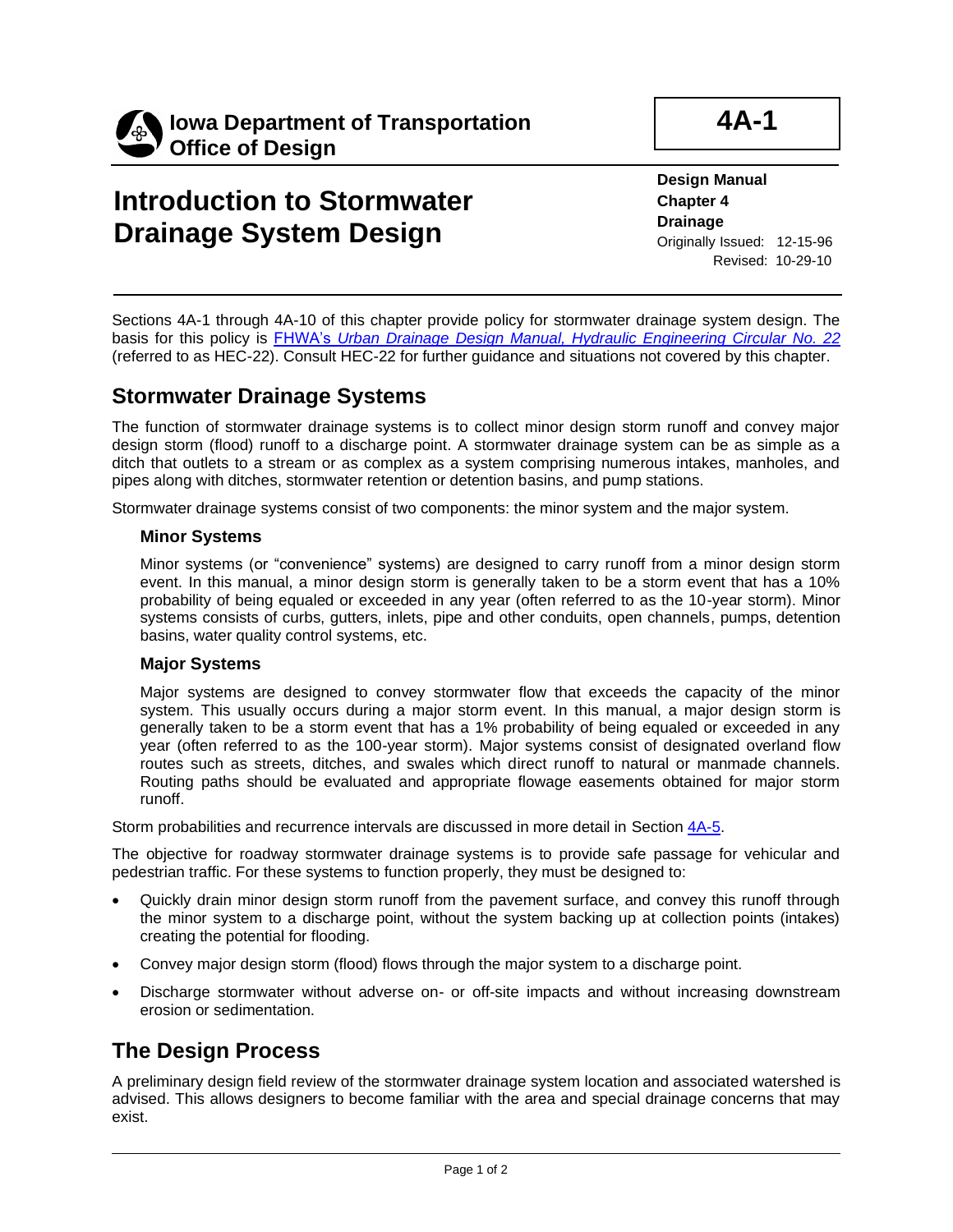A roadway stormwater drainage system may be in place for several decades. When designing the total system, consider potential land use changes and initial system costs.

Documentation should start with information gathering before the preliminary design and continue on through the design, construction, and operation of the final system.

HEC-22 presents a 5 step process for designing stormwater drainage systems.

- 1. Data collection (discussed further in Section [4A-2\)](04a-02.pdf). This involves assembling and reviewing data and background information. The types of information to consider include:
	- Watershed, land use (existing and expected future), and soils maps,
	- Flood histories and high water mark elevations,
	- descriptions and performance data for existing drainage systems,
	- Utility plans and descriptions,
	- Existing right-of-way information, and
	- Federal, state, and local regulations.
- 2. Agency coordination. This may involve coordination with internal offices as well as regulatory and other invested agencies. Depending on the size and location of a stormwater drainage system, several jurisdictions and agencies may be involved with the design of the system. Involving these jurisdictions and agencies early in the design process is essential to designing a system that will suit the needs of all who have an interest in the system.

Federal and state regulations, along with local laws, may affect stormwater drainage system design. Other design elements such as right-of-way and environmental permitting may establish constraints to the drainage system design.

- 3. Preliminary concept development (discussed further in Section [4A-4\)](04a-04.pdf). This involves preliminary layout for the proposed stormwater drainage system. For roadway stormwater drainage systems, this includes determining preliminary locations for system components such as intakes and manholes.
- 4. Concept refinement (hydrologic and hydraulic design) (discussed further in Sections [4A-5](04a-05.pdf) throug[h 4A-](04a-10.pdf)[10\)](04a-10.pdf). This involves the process of moving from preliminary to final design. This consists of:
	- Computing runoff based on drainage areas determined by the preliminary layout.
	- Refining inlet location and spacing.
	- Sizing system components (e.g. intakes, manholes, and pipes).
	- System layout (schematic)
	- Computing and reviewing the hydraulic grade line.
	- Revising and recalculating until a satisfactory stormwater drainage system is achieved.
- 5. Finalizing design documentation. This involves finalizing documentation for the design files and construction plans. Documentation includes the information and resources used to complete the first 4 steps of the design process as well as information related to construction and operation of the system. Section  $4A-2$  provides more detail concerning what types of information and resources should be documented.